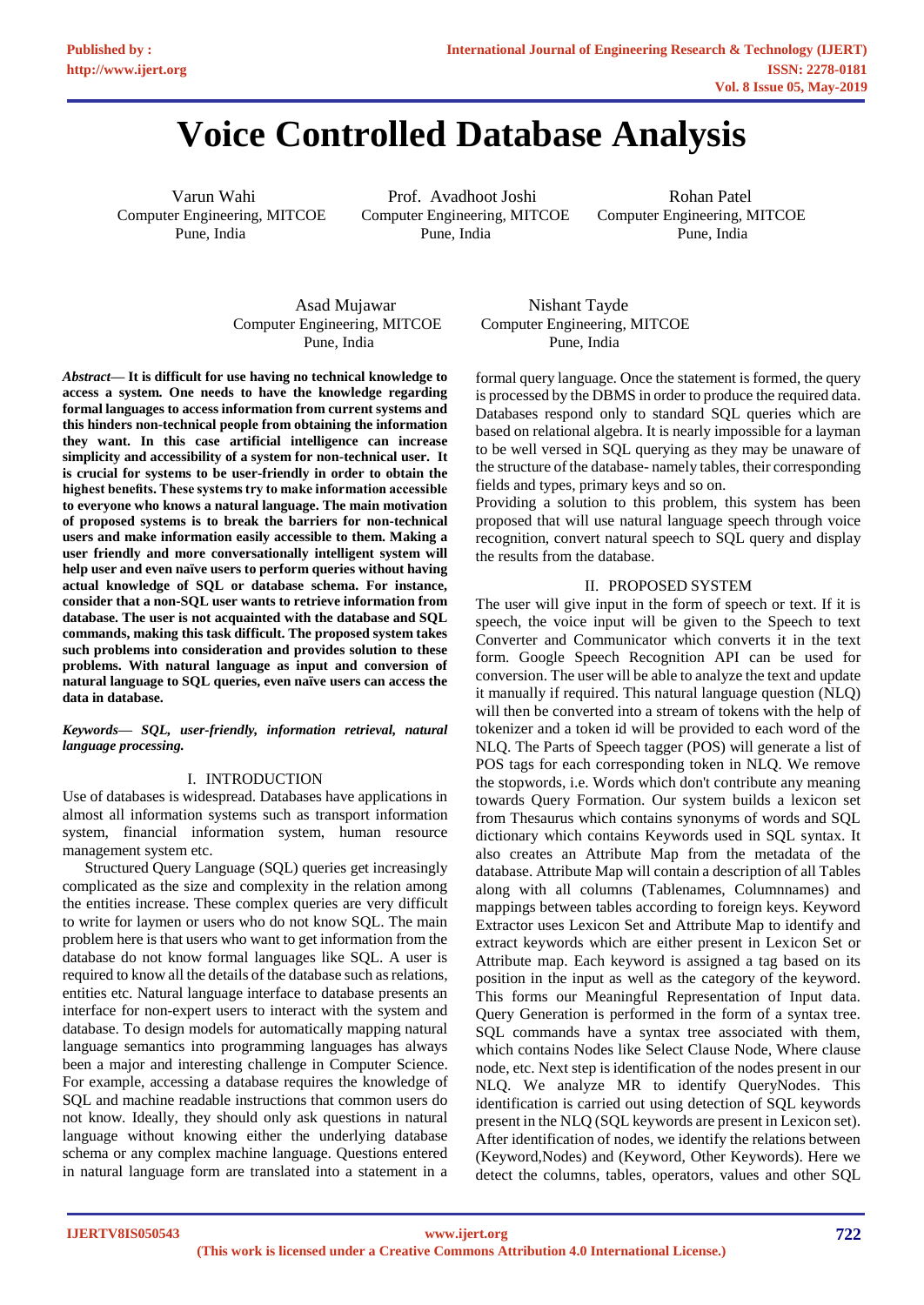clause specifics and assign them to their QueryNodes. Finally we generate Query by combining all the QueryNodes in order as per SQL syntax tree.

*Tagging and Keyword Extraction Module*: Natural language input is tagged using POS tagger. We used the POS tagger of Standard Stanford NLP Libraray, for parsing the input. The output of tagging step is a list of tokenized words and their POS tags specifying whether it is noun, proper noun, adjective, verb or other. From this list we will extract nouns, adjectives, proper nouns, numeric values etc. In this step, stop word elimination is also carried out.



Fig 1: Proposed System Architecture



Fig 1.2: Query Generation Algorithm

Queries supported by proposed system:

- Select clause
- Where clause with all operators
- Limit clause
- Order by clause
- Group by clause
- Distinct clause
- Count, average, sum, minimum and maximum clause

# III. MATHEMATICAL MODEL

*Parsing and Keyword Extraction Module*: Natural language input is parsed using parser. Parsers such as Stanford parser and OpenNLP can be used for parsing the input. The output of parsing step is a parse tree of given input which contains POS tags along with each word of input specifying whether it is noun, proper noun, adjective, verb or other. From parse tree we will extract nouns, adjectives, proper nouns, numeric values etc. In this step, stop word elimination is carried out.

 *MR Generation:* The next step is to use Hyperspace Analog to Language matrix (HAL) i.e. word co-occurrence matrix algorithm to find out nouns related to proper nouns, adjectives and numeric values from given input.

 Similarity between two vectors is calculated using Cosine Similarity. Consider two vectors for two words to calculate cosine similarity, say A and B then, cosine-similarity is represented as,

Cosine Similarity (A, B) = 
$$
\frac{A \times B}{||A|| \times ||B||}
$$

$$
= \frac{\sum_{i=1}^{n} Ai \cdot Bi}{\sqrt{\sum_{i=1}^{n} Ai^2} \sqrt{\sum_{i=1}^{n} Bi^2}}
$$

 Find pairs having highest cosine-similarity value for any proper noun or adjective or numeric value. This is how we can get nouns associated with proper nouns, adjectives and numeric value from input. If we get 'proper noun-table name' pair as highest cosine-similarity value pair then search for second highest pair to get correct 'proper noun- noun' pair from input. The 'adjective-noun' pair is useful in generation of queries related to aggregate functions. The 'proper noun-noun' pair or 'numeric value-noun' pair is useful in generation of WHERE clause. E.g. Show address of employee whose salary is 20000. Use of module stated above gives us '20000salary' pair as 'numeric value-noun' pair and we can use it in WHERE clause as 'WHERE salary= 20000'.



**IJERTV8IS050543**